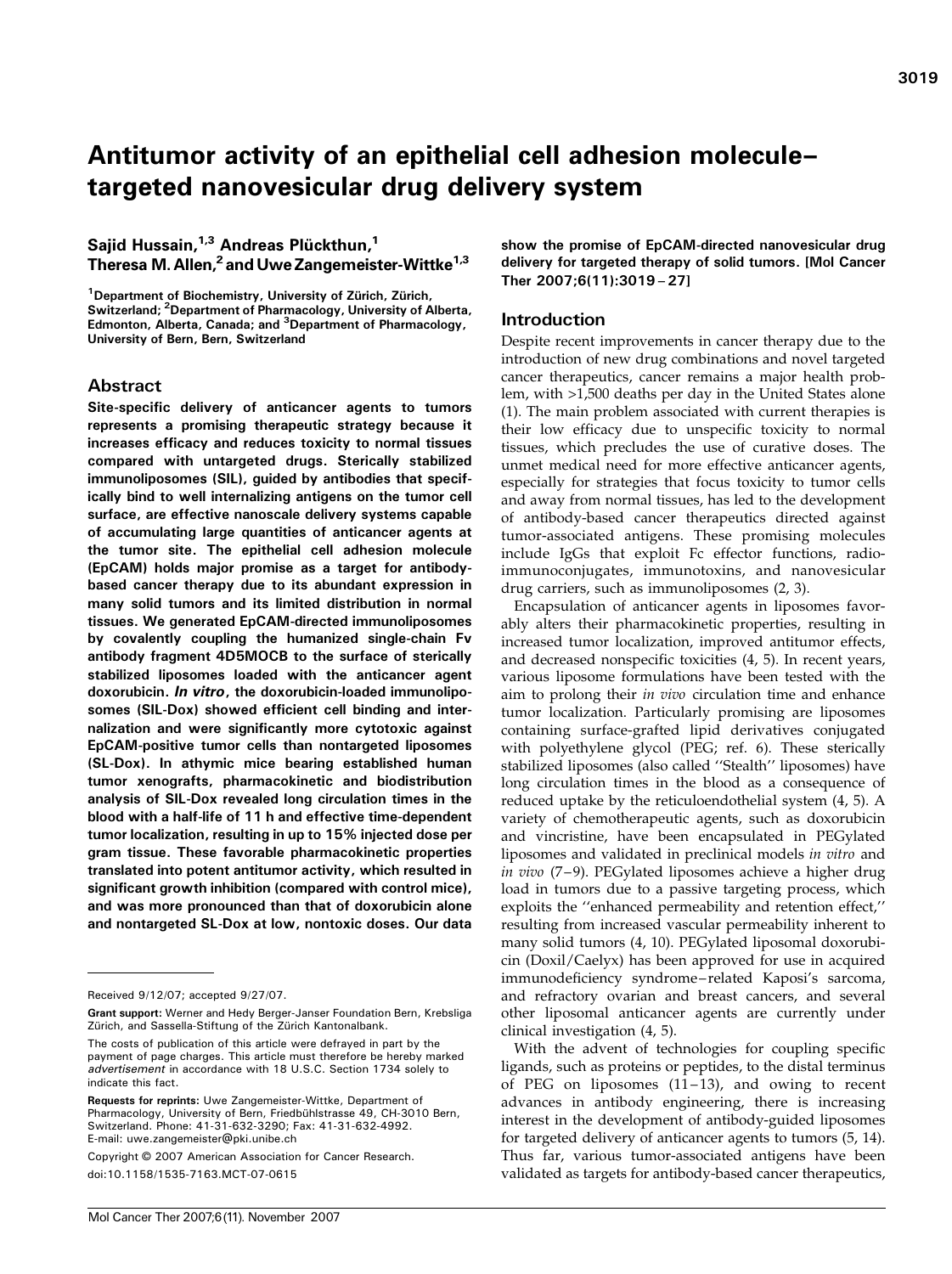including immunoliposomes (3, 15). Promising results were achieved with immunoliposomes targeting CD19, HER2/ neu, epidermal growth factor receptor, disialoganglioside  $(GD<sub>2</sub>)$ , and prostate-specific membrane antigen expressed on various tumor cell types  $(8, 9, 16-18)$ . Based on the promising preclinical data and advances made in terms of large-scale production (19), HER2-specific immunoliposomes are on their way to clinical trials.

The epithelial cell adhesion molecule (EpCAM) is a 40-kDa transmembrane glycoprotein, which is involved in  $Ca<sup>2+</sup>$ -independent cell adhesion (20, 21). EpCAM triggers cell proliferation by activation of the c-myc oncogene (22). It is abundantly expressed in many solid tumors and shows limited expression in normal epithelial tissues (20, 23). In breast cancer, EpCAM overexpression was identified as a negative prognostic factor that is associated with disease progression and poor overall survival (24, 25). Recent evidence suggests EpCAM as a stem cell marker in colorectal cancer (26). The promise of EpCAM as a target for antibody therapeutics has been convincingly shown in preclinical and clinical studies (27-29).

Here, we developed EpCAM-specific immunoliposomes loaded with the anthracycline doxorubicin and surface conjugated with the highly stable, high-affinity single-chain Fv (scFv) 4D5MOCB (30). This nanovesicular drug delivery system was characterized for tumor cell binding, internalization, and cytotoxicity in vitro. Its pharmacokinetic and therapeutic potential was assessed in a tumor xenograft model in mice by measurement of blood clearance, organ distribution, tumor localization, and antitumor activity. Our data show that EpCAM-targeted nanovesicles hold great promise for the effective and safe delivery of anticancer agents to solid tumors.

# Materials and Methods

# Materials and Reagents

Hydrogenated soy phosphatidylcholine (HSPC), cholesterol, PEG ( $M_r$  2,000)-derivatized distearoyl phosphatidylethanolamine (PEG-DSPE), and maleimide-derivatized PEG<sub>2000</sub>-DSPE (Mal-PEG-DSPE) were purchased from Avanti Polar Lipids, Inc., [<sup>3</sup>H]Cholesteryl hexadecyl ether ([<sup>3</sup>H]CHE), Solvable™ tissue solubilizing fluid, and Ultima Gold scintillation mixture were purchased from Perkin-Elmer. Doxorubicin-HCl was a generous gift from Pfizer, Inc. Sepharose CL-4B, Sephadex G-25 and G-50 size exclusion resins were from Amersham Biosciences, and Bio-Spin 6 chromatography columns were purchased from Bio-Rad. All other reagents of analytic and molecular biology grade were obtained from Sigma-Aldrich.

## Tumor Cell Lines

The breast adenocarcinoma cell line MCF-7 and the non – Hodgkin's lymphoma cell line RL were obtained from the American Type Culture Collection. The small cell lung cancer cell line SW2 was established in our laboratory. Adherent MCF-7 cells were grown in DMEM (Invitrogen), and nonadherent SW2 and RL cells were grown in RPMI 1640 (Invitrogen). Culture media were supplemented with

10% fetal bovine serum (Perbio Science S.A), 2 mmol/L L-glutamine, 50 IU/mL penicillin, and 50  $\mu$ g/mL streptomycin. Cell cultures were maintained at  $37^{\circ}$ C in a humidified atmosphere containing  $5\%$  CO<sub>2</sub>.

## Preparation of Doxorubicin-Loaded Liposomes

Nontargeted liposomes (SL-Dox) to be loaded with doxorubicin were composed of 40 µmol HSPC, 20 µmol cholesterol, and 2  $\mu$ mol PEG<sub>2000</sub>-DSPE to give a molar ratio of 2:1:0.1. Liposomes were prepared by a lipid film hydration-extrusion method, as described previously (31), by sequentially extruding the hydrated liposomes in a Lipex Extruder (Northern Lipids Inc.) through a series of polycarbonate filters (Whatman plc) with pore sizes ranging from 400 to 80 nm. This extrusion procedure produces small unilamellar vesicles (32). Liposome size was verified by dynamic light scattering using a Malvern Zetasizer 5000 (Malvern Instruments Ltd.). [<sup>3</sup>H]CHE was added as a nonmetabolized, nonexchangeable lipid tracer (31, 33).

Doxorubicin was loaded into liposomes by the ammonium sulfate remote loading method (34), at a doxorubicinto-HSPC ratio of 0.2:1 (w/w). Liposome-encapsulated doxorubicin was separated from free doxorubicin over a Sephadex G-50 column. The concentration of the liposomal doxorubicin was determined by spectrophotometry ( $\lambda =$ 490 nm), and the phospholipid concentrations were determined from the specific activity of the [3H]CHE tracer (31) whose molar ratio was 1:24,000 relative to HSPC. Previous studies have shown that this label is nonmetabolized and nonexchanged, making it a good marker for the fate of liposomes (31, 35). The loading efficiency of doxorubicin was >95%, and liposomes routinely contained  $0.28$  to  $0.30$   $\mu$ mol doxorubicin per  $\mu$ mol phospholipid. Assuming spherical unilamellar monodisperse liposomes with  $10^{13}$  liposomes per  $\mu$ mol phospholipid, each liposome would contain  $2 \times 10^4$  molecules of doxorubicin and  $6 \times 10^4$  molecules of HSPC and the other components at the molar ratios indicated.

EpCAM-targeted immunoliposomes (SIL-Dox) were composed of HSPC/cholesterol/PEG<sub>2000</sub>-DSPE/Mal- $PEG<sub>2000</sub>$ -DSPE at a 2:1:0.08:0.02 molar ratios. These liposomes were prepared and loaded with doxorubicin as described above for nontargeted liposomes (SL-Dox). The targeting ligand was an EpCAM-specific scFv antibody 4D5MOCB (30), engineered to contain a COOH-terminal cysteine (29) and coupled to the exterior of the sterically stabilized liposomes by formation of a thioether linkage with the maleimide groups at the distal termini of the PEG chains (36). To this end, purified 4D5MOCB was reduced with 2 mmol/L DTT or 7.5 mmol/L  $\beta$ -mercaptoethylamine (Sigma) for 45 to 60 min at  $37^{\circ}$ C to obtain monomeric scFv-SH. The reduced scFv was desalted on a Bio-Spin 6 column preequilibrated with HBS [25 mmol/L HEPES, 150 mmol/L NaCl (pH 6.5)] and covalently linked to the preformed liposomes at a molar ratio of phospholipid to scFv of 500 to 700:1 (70–100 scFv molecules per liposome). After overnight coupling at room temperature, unreacted maleimide was quenched by reduction with 2 mmol/L  $\beta$ -mercaptoethanol for 30 min at room temperature (9). The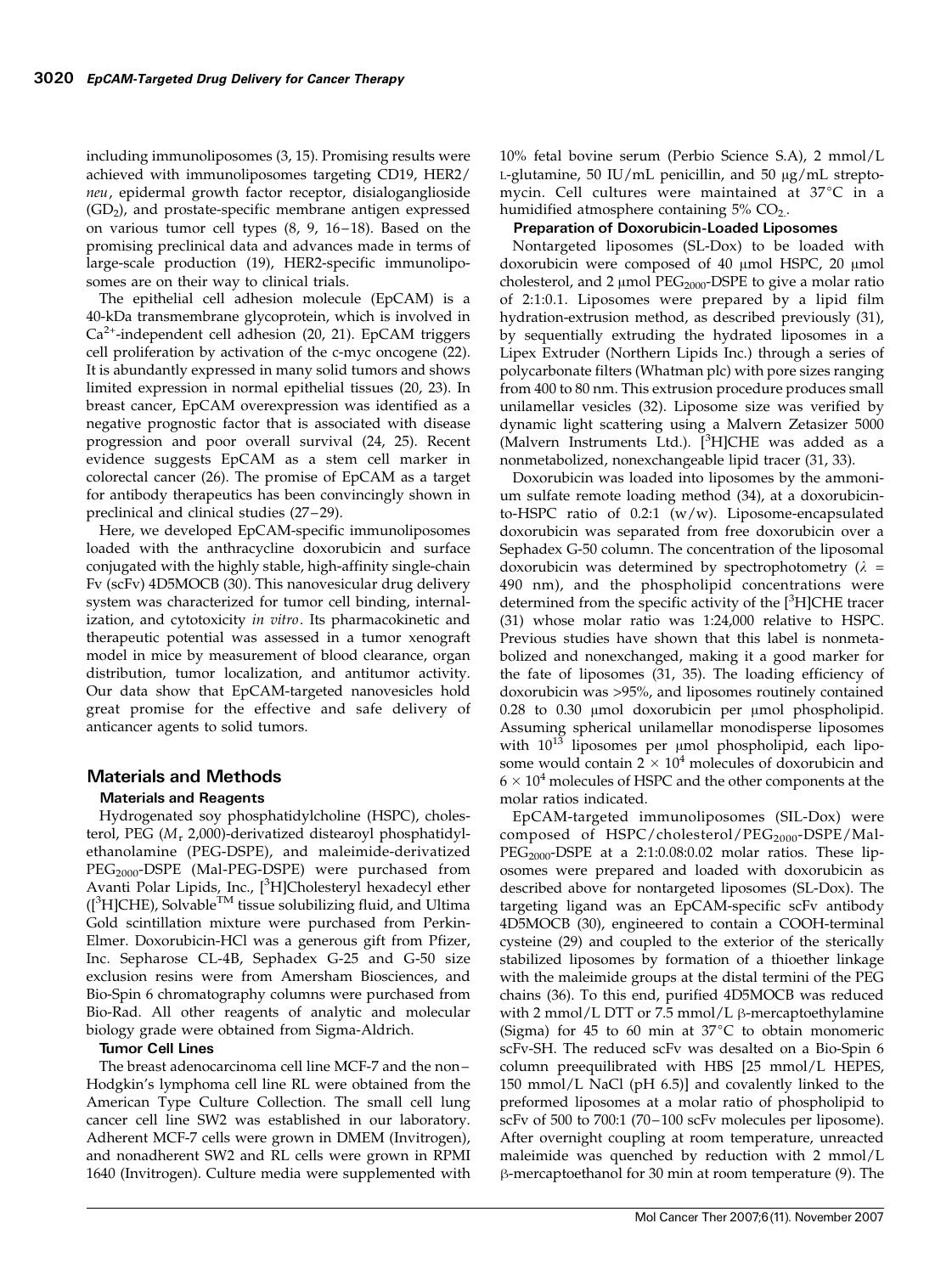scFv-conjugated liposomes were separated from unconjugated scFv on a Sepharose CL-4B size exclusion column  $(1.5 \times 30 \text{ cm})$  preequilibrated with HBS [25 mmol/L HEPES, 140 mmol/L NaCl (pH 7.4)]. The amount of scFv conjugated to the liposomes was quantified by adding trace amounts of 125I-labeled scFv to the coupling reaction (31).

# Determination of Cell Binding and Internalization

Cell binding and internalization experiments were done as described (17, 31) using EpCAM-positive (MCF-7 and SW2) and EpCAM-negative (RL) tumor cells. Various formulations of [<sup>3</sup>H]CHE-labeled liposomes (EpCAMtargeted SIL-Dox or nontargeted SL-Dox) were added to the cells and incubated either on ice or at  $37^{\circ}$ C for 2 h. Cells were then washed with cold PBS and lysed with 1 N sodium hydroxide before radioactivity was measured. In competition experiments, a 50- to 60-fold molar excess of free 4D5MOCB scFv over liposome-bound scFv was added 30 min before addition of the immunoliposomes. Liposome uptake (nmol phospholipids/ $10^6$  cells) was calculated from the specific activity of the [<sup>3</sup>H]CHE-labeled liposomes and its known molar ratio to phospholipids (see above).

# CytotoxicityAssay

The cytotoxic effect of free doxorubicin and liposomeencapsulated doxorubicin was tested on EpCAM-positive (MCF-7 and SW2) and EpCAM-negative (RL) cells as described (31). Briefly, MCF-7 cells ( $1 \times 10^4$  cells per well), SW2 cells (5  $\times$  10<sup>4</sup> per well), or RL cells (5  $\times$  10<sup>4</sup> cells per well) were plated in 96-well culture plates and allowed to grow overnight. Cells were incubated with either free doxorubicin or doxorubicin encapsulated in EpCAM-targeted immunoliposomes (SIL-Dox) or nontargeted liposomes (SL-Dox) for 2 or 24 h at  $37^{\circ}$ C. Then, cells were washed twice with PBS before addition of growth medium and incubated for another 70 and 48 h, respectively. Cell viability was measured using the colorimetric 3-(4,5-dimethylthiazol-2-yl)-2,5-diphenyltetrazolium bromide (MTT) assay. After 72 h from the start of drug treatment, MTT reagent (Sigma) was added (10  $\mu$ L/well of a 10 mg/mL solution in PBS) and allowed to react for 90 min at  $37^{\circ}$ C before the addition of 100  $\mu$ L/well solubilization reagent (20% SDS in dimethyl formamide). Plates were incubated overnight and absorbance was measured at 570 nm using a SpectraMax 340 microplate reader (Molecular Devices).

# Tumor Xenograft Model

Six- to 8-week-old female CD-1 (ICR nu/nu) mice weighing 25 to 30 g were purchased from Charles River Laboratories and kept under specific pathogen-free conditions. All experiments were done according to the institutional guidelines of the Swiss Federal Veterinary Office of the Kanton Zürich. Tumors were grown at the lateral flank by s.c. injection of  $10 \times 10^6$  SW2 lung cancer cells and randomized to constitute groups with an average tumor size of  $85$  to  $100$  mm<sup>3</sup>.

# Analysis of Tumor Localization and Biodistribution In vivo

To investigate the pharmacokinetic properties of the doxorubicin liposomes in vivo, mice bearing established SW2 tumor xenografts were injected i.v. via the tail vein with a single dose of 4 mg doxorubicin/kg  $(0.66 \mu mol)$ phospholipids per mouse) containing  $\sim$  1  $\times$  10<sup>6</sup> cpm of the lipid label [<sup>3</sup>H]CHE. At selected time points (0.5, 2, 12, 24, and 48 h) after injection, mice (three per time point) were sacrificed. Blood samples  $(80-100 \mu L)$  were collected by heart puncture using a heparinized syringe, and organs (liver, spleen, heart, lungs, and kidney) and tumors were resected and weighed to measure radioactivity in the tissues as described (17). Briefly, in a glass scintillation vial, 1 to 2 mL of Solvable<sup>TM</sup> tissue solubilization fluid were added to 100 to 200 mg tissue. Vials were heated to  $60^{\circ}$ C for 1 to 3 h, cooled to room temperature before the addition of 0.1 mL of 200 mmol/L EDTA followed by oxidation overnight with 0.2 to 0.4 mL hydrogen peroxide  $(30\%, v/v)$ . The following day, 0.1 mL of 1 N HCl and 10 to 15 mL of Ultima Gold scintillation mixture were added, and samples were counted in a Betamatic V liquid scintillation counter (Kontron).

To determine the total radioactivity in the blood, the total blood volume was assumed to constitute 7.3% of the body weight (37). Pharmacokinetic variables were calculated using the WinNonLin software version 5.0.1 (Pharsight) based on a noncompartmental analysis model 201 (i.v. bolus input).

The final organ distribution of the liposomes was calculated as percentage of the total injected lipid dose per gram  $(\frac{\%ID}{g})$ . The amount of radioactivity per gram tissue is given as percentage of the total injected dose. Analyses were done in triplicates and data represent the mean  $\pm$  SD.

# Measurement of Antitumor Activity In vivo

Mice bearing established SW2 tumor xenografts were randomly assigned to various treatment groups (five to seven mice per group). Doxorubicin-containing EpCAMtargeted or nontargeted liposomes were administered i.v. via the tail vein at doses of either 4 mg doxorubicin/kg or 7.5 mg/kg doxorubicin every week for 3 weeks. The total doxorubicin dose was 12 or 22.5 mg/kg, and the corresponding phospholipid dose was approximately 2 or  $3.75$  µmol, respectively  $(0.66$  or  $1.25$  µmol per dose). In additional control groups, mice received HEPES-buffered saline [25 mmol/L HEPES, 140 mmol/L NaCl (pH 7.4)] or free doxorubicin (Adriblastin). Free doxorubicin was given i.v. at its maximum tolerated dose (MTD) of 7.5 mg/kg using the same schedule used for the liposomes or the saline control. Tumors were measured twice weekly by caliper measurement and mice were routinely examined for weight loss as a sign of toxicity. Tumor size was calculated by measurement of the shortest and longest perpendicular diameter according to the following formula: (short diameter)<sup>2</sup>  $\times$  (long diameter)  $\times$  0.4.

## Statistical Analysis

The  $IC_{50}$  values obtained from the *in vitro* cytotoxicity experiments were statistically evaluated by one-way ANOVA, and pairwise comparisons were made by Tukey's multiple comparison post test. Student's  $t$  test was used to determine the significance of the pharmacokinetic and biodistribution data. Statistical significance of the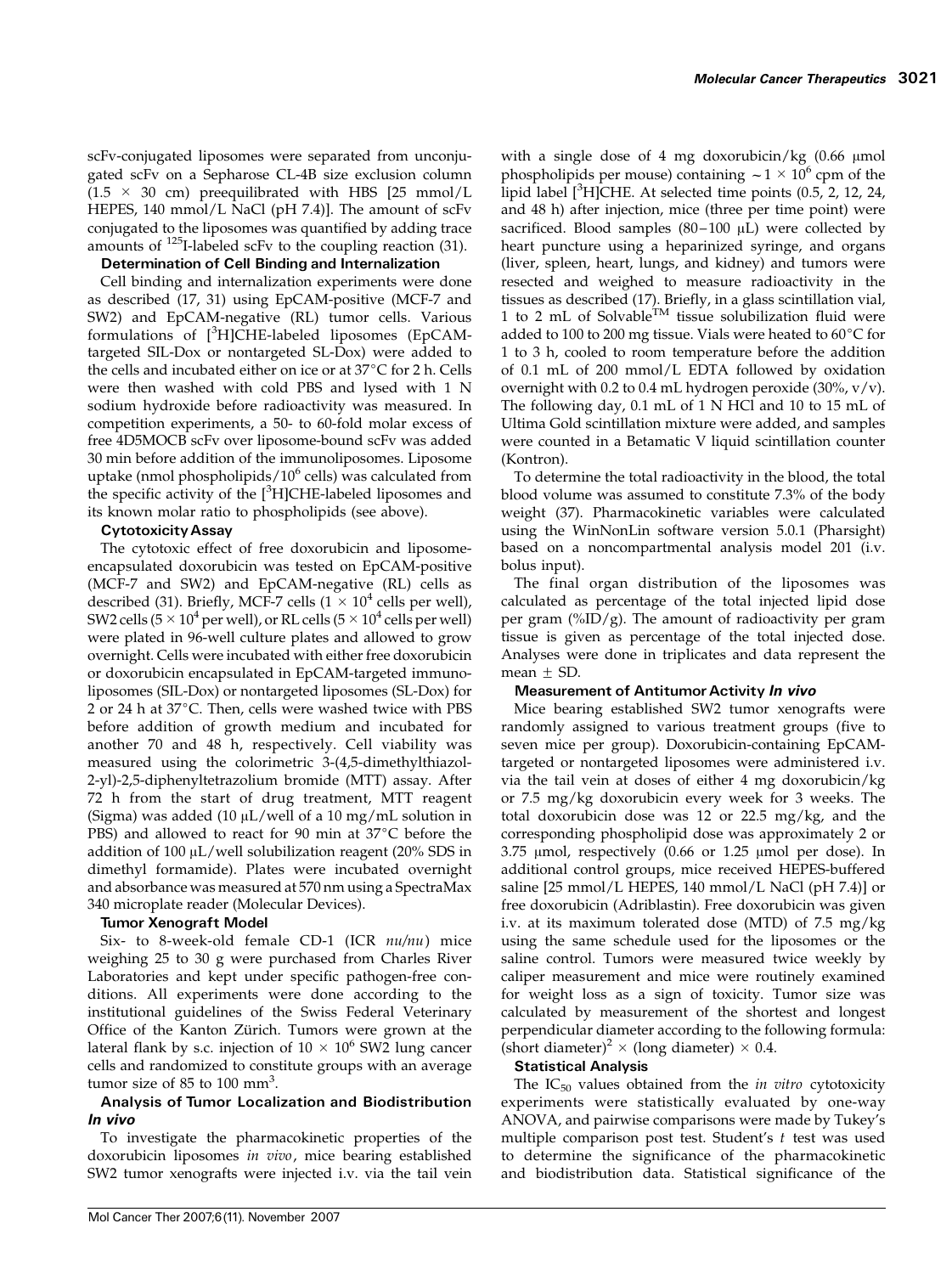differences in antitumor activity measured in the various treatment groups was determined by the nonparametric Kruskal-Wallis test with Dunn's multiple comparison test as the post test for pairwise comparisons. Evaluation of the data and P values were obtained using GraphPad Prism version 4.0 for Windows (GraphPad Software). For all calculations,  $P < 0.05$  was considered significant.

# **Results**

# EpCAM-Specific Binding and Internalization of Immunoliposomes inTumor Cells

Immunoliposomes were generated using the EpCAMspecific high-affinity scFv 4D5MOCB (30). A prerequisite for efficient tumor-specific drug delivery by ligand-targeted nanovesicles involves binding to the target antigen followed by internalization (2). To examine the target specificity of the immunoliposomes, in vitro cell binding and internalization analyses were done on EpCAMpositive (MCF-7 and SW2) cells and the EpCAM-negative control cell line RL. Cellular association/binding was quantified by measuring the uptake of phospholipid from liposomes based on the specific activity of  $[{}^3H]CHE$  counts associated with the cells (17, 31), which are in a known molar fraction to phospholipid. To discriminate between nonspecific cell surface binding/association (which occurs whenever cells are exposed to liposomes) and internalization, presumably by receptor-mediated endocytosis because these are nonfusogenic liposomes, cell binding was measured both at  $37^{\circ}$ C and  $4^{\circ}$ C (nonpermissive for endocytosis). As shown in Fig. 1, the EpCAM-targeted immunoliposomes (SIL-Dox) bound specifically to SW2 and MCF-7 cells at a level that was 10- to 20-fold higher than the nontargeted control liposomes (SL-Dox). Moreover, at  $37^{\circ}$ C, the cell-associated radioactivity was higher than at  $4^{\circ}$ C. This might suggest that to a certain degree EpCAM receptor recycling with multiple uptake events may have occurred following internalization of SIL-Dox or that internalization was due to another unknown mechanism (Fig. 1). EpCAM-overexpressing cells showed considerable uptake of EpCAM-targeted immunoliposomes, reaching 7,000 to 9,000 nanovesicles/cell at saturating liposome concentrations. No difference in cellular binding of SIL-Dox and SL-Dox was found on EpCAM-negative RL cells (Fig. 1).

The specificity of cell binding was confirmed by competition experiments with the addition of a 50- to 60-fold excess of free 4D5MOCB scFv over liposome-bound scFv at 30 min before the addition of anti-EpCAM immunoliposomes. The excess EpCAM-scFv blocked the specific cellular binding and uptake of the immunoliposomes, resulting in a decrease in radioactivity associated with the cells to levels similar to that measured for the nontargeted liposomes (Fig. 1). These findings show that cellular binding and internalization of the immunoliposomes was mediated by the specific interaction of the scFv on the liposome surface with its target antigen EpCAM on the tumor cells.



Figure 1. Binding and uptake of [<sup>3</sup>H]CHE-labeled doxorubicin-loaded immunoliposomes and nontargeted liposomes in EpCAM-positive (MCF-7 and SW2) and EpCAM-negative (RL) cells as a function of phospholipid concentration (phospholipid and [<sup>3</sup>H]CHE are in a known molar ratio). Binding and cellular uptake of EpCAM-targeted immunoliposomes encapsulating doxorubicin was measured after incubation of cells for 2 h at  $4^{\circ}$ C ( $\Delta$ ) or 37°C ( $\blacksquare$ ). Nontargeted liposomes ( $\blacksquare$ ) were incubated with tumor cells for 2 h at 37°C. In competition experiments, EpCAM-positive tumor cells were incubated with a 50- to 60-fold excess of free scFv 4D5MOCB over liposome-bound scFv for 30 min before addition of the targeted immunoliposomes ( $\square$ ). Points, nmol phospholipids/10<sup>6</sup> cells ( $n = 3$ ); bars, SD.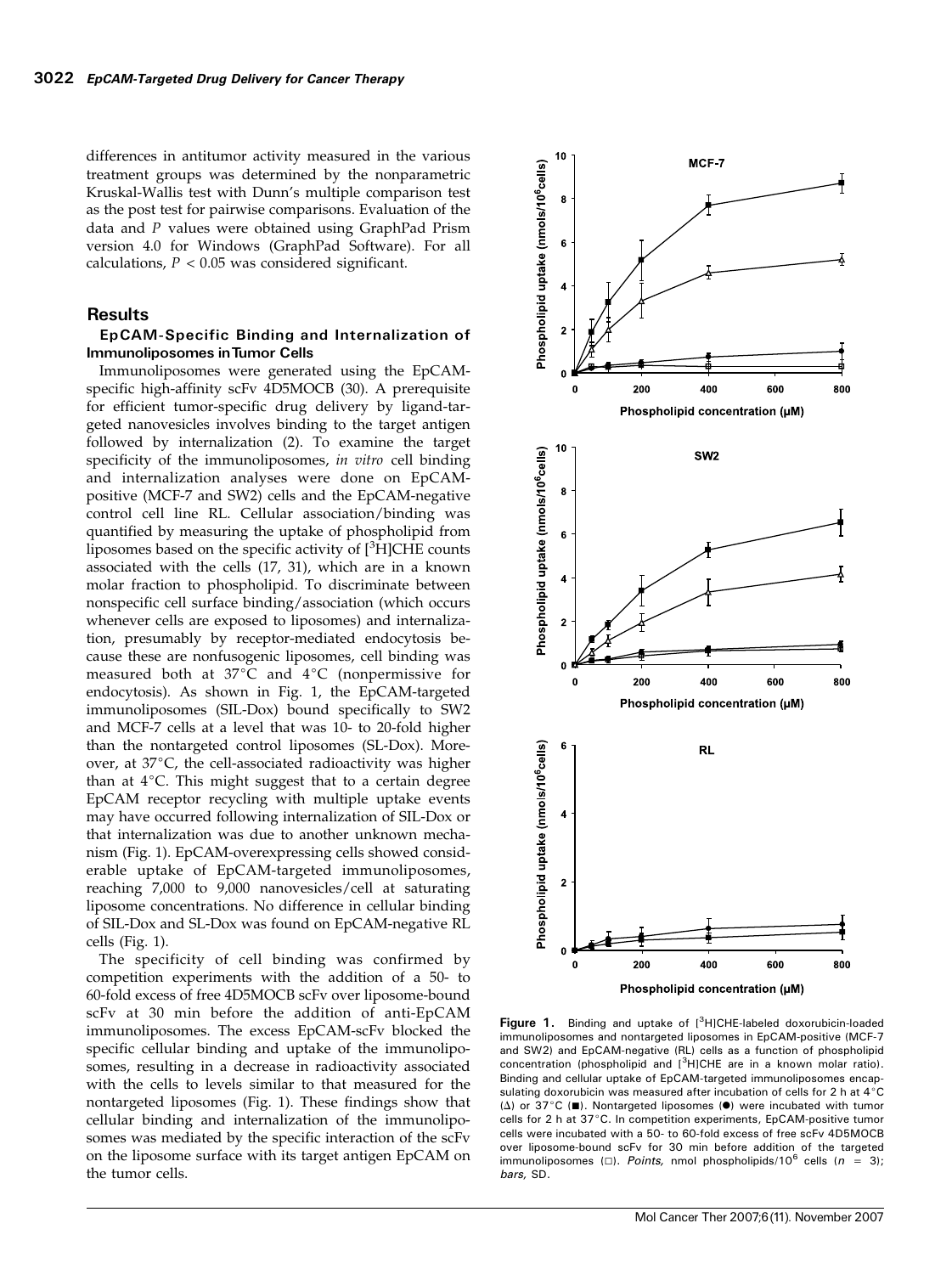#### Cytotoxicity of EpCAM-Targeted Immunoliposomes

For successful liposomal drug delivery into tumors, a key issue is the release of the encapsulated drug from the liposomes after cell surface – specific binding and internalization in order for the bioavailable (released) drug to gain access to its intracellular target (2). The ability of our targeted nanovesicles to deliver doxorubicin and induce cell death in an EpCAM-specific manner was examined on EpCAM-positive SW2 and MCF-7 cells for EpCAMtargeted liposomal doxorubicin (SIL-Dox), free doxorubicin, and nontargeted liposomes (SL-Dox) in an in vitro cytotoxicity assay. As shown in Table 1, the  $IC_{50}$  values for SIL-Dox (dose at which cell viability was reduced by 50%), after a 2-h incubation, were 12-fold lower (i.e., more cytotoxic) and, after a 24-h incubation, 10-fold lower for MCF-7 cells ( $P < 0.001$  for both time points) than for SL-Dox. For SW2 cells, after 2 and 24 h, the  $IC_{50}$  for SIL-Dox was  $\sim$  3-fold lower (P < 0.001 at both time points) than for SL-Dox. After 24 h, the  $IC_{50}$  of SIL-Dox and SL-Dox started to become more similar. This probably reflects the fact that, during longer incubation times, more and more free drug was present in the medium due to drug release from both the nontargeted and the targeted liposomes. This gradual attenuation of the difference in cytotoxicity between targeted and nontargeted liposomes at longer time points is in good agreement with previously published reports (16, 31). As expected, there was no significant difference in the cytotoxicity of SIL-Dox and SL-Dox against EpCAMnegative RL cells after 2 and 24 h ( $P > 0.05$ ; Table 1), indicating that the cytotoxic effect was most likely mediated by binding of the immunoliposomes to EpCAM on the cell surface followed by receptor-mediated endocytosis and intracellular delivery of doxorubicin. Although free doxorubicin killed the cells more effectively than the liposome encapsulated formulations, this cytotoxicity was

Table 1. Cytotoxicity of EpCAM-targeted immunoliposomes (SIL-Dox), nontargeted liposomes (SL-Dox), and free doxorubicin against EpCAM-positive (MCF-7 and SW2) and EpCAMnegative (RL) tumor cells

| Cell line       | Formulation          | $IC_{50}$ (µmol/L) <sup>*</sup> |                       |
|-----------------|----------------------|---------------------------------|-----------------------|
|                 |                      | 2 <sub>h</sub>                  | 24 h                  |
| MCF-7           | Free doxorubicin     | $0.6 + 0.2$                     | $0.15 + 0.1$          |
|                 | SIL-Dox (anti-EpCAM) | $15 \pm 3^{+}$                  | $5 + 1$ <sup>+</sup>  |
|                 | SL-Dox (nontargeted) | >175                            | $55 + 10$             |
| SW <sub>2</sub> | Free doxorubicin     | $5 + 2$                         | $1.5 + 0.5$           |
|                 | SIL-Dox (anti-EpCAM) | $60 + 10^{+}$                   | $25 + 5$ <sup>+</sup> |
|                 | SL-Dox (nontargeted) | >175                            | $80 + 10$             |
| RL              | Free doxorubicin     | $9 + 1$                         | $2 + 1$               |
|                 | SIL-Dox (anti-EpCAM) | >175                            | $100 \pm 10$          |
|                 | SL-Dox (nontargeted) | >175                            | $120 + 10$            |

\*Cells were plated in 96-well culture plates and incubated with free doxorubicin or doxorubicin encapsulated in liposomes as described in Materials and Methods. Data are presented as mean IC<sub>50</sub>  $\pm$  SD (n = 3).  $p^+P$  < 0.001, compared with nontargeted SL-Dox (one-way ANOVA, Tukey's post test).



Figure 2. Blood clearance of EpCAM-targeted immunoliposomes versus nontargeted liposomes in CD-1 nude mice bearing SW2 tumor xenografts. Doxorubicin-containing sterically stabilized liposomes (EpCAM targeted or nontargeted) were radiolabeled with [<sup>3</sup>H]CHE. Mice (three per time point) were injected i.v. via the tail vein with anti-EpCAM immunoliposomal doxorubicin (SIL-Dox) or nontargeted liposomal doxorubicin (SL-Dox), with a single bolus dose of 4 mg doxorubicin/kg  $(0.66 \mu m)$  phospholipid per mouse). At selected time points after injection (0.5, 2, 12, 24, and 48 h), mice were euthanized and whole blood was analyzed for radioactivity. Results are expressed as the percent of the total injected phospholipid dose, set to 100 %, remaining in the blood at various time points after the injection of liposomes. Points, mean ( $n = 3$ ); bars, SD.

not specific for EpCAM-expressing cells and is an effect of the *in vitro* culture system, which lacks the drug redistribution phenomenon that is seen in vivo.

# Pharmacokinetics of EpCAM-Targeted Immunoliposomes In vivo

The pharmacokinetic profile of the EpCAM-targeted immunoliposomes (SIL-Dox) was evaluated in mice bearing SW2 tumor xenografts. SIL-Dox and nontargeted SL-Dox liposomes were labeled with  $[3H]CHE$  (18, 38) and injected i.v. at a single dose of 4 mg doxorubicin/kg  $(0.66 \mu \text{mol phospholipids per mouse})$ . The blood clearance is expressed as a function of the total dose of injected lipid (17, 38). As shown in Fig. 2, the dose of the lipid remaining in the blood after 24 h was similar for SIL-Dox  $(27 \pm 1.6\%)$ and SL-Dox (25.4  $\pm$  3.6%) as has been observed for other targeted liposomes in mice bearing solid tumors (8). Moreover, absolute concentrations in blood were identical and not significantly different for SIL-Dox and SL-Dox. Both showed long circulation times in the blood with halflives of 11.2  $\pm$  0.4 and 11.4  $\pm$  0.2 h, respectively, which is the same within experimental error (Table 2). This indicates that the conjugation of the scFv 4D5MOCB to the liposome surface did not alter the pharmacokinetic properties of the liposomes. Almost identical blood clearance values  $(5 \pm 0.3)$ versus  $4.8 \pm 0.2$  mL/h/kg) and area under the blood concentration versus time curves  $(3,358 \pm 239)$  versus  $3,526 \pm 144$  µg $\cdot$ h/mL) were observed for SIL-Dox and SL-Dox, respectively (Fig. 2; Table 2), and for both types of liposomes, the volume of distribution equaled the total blood volume.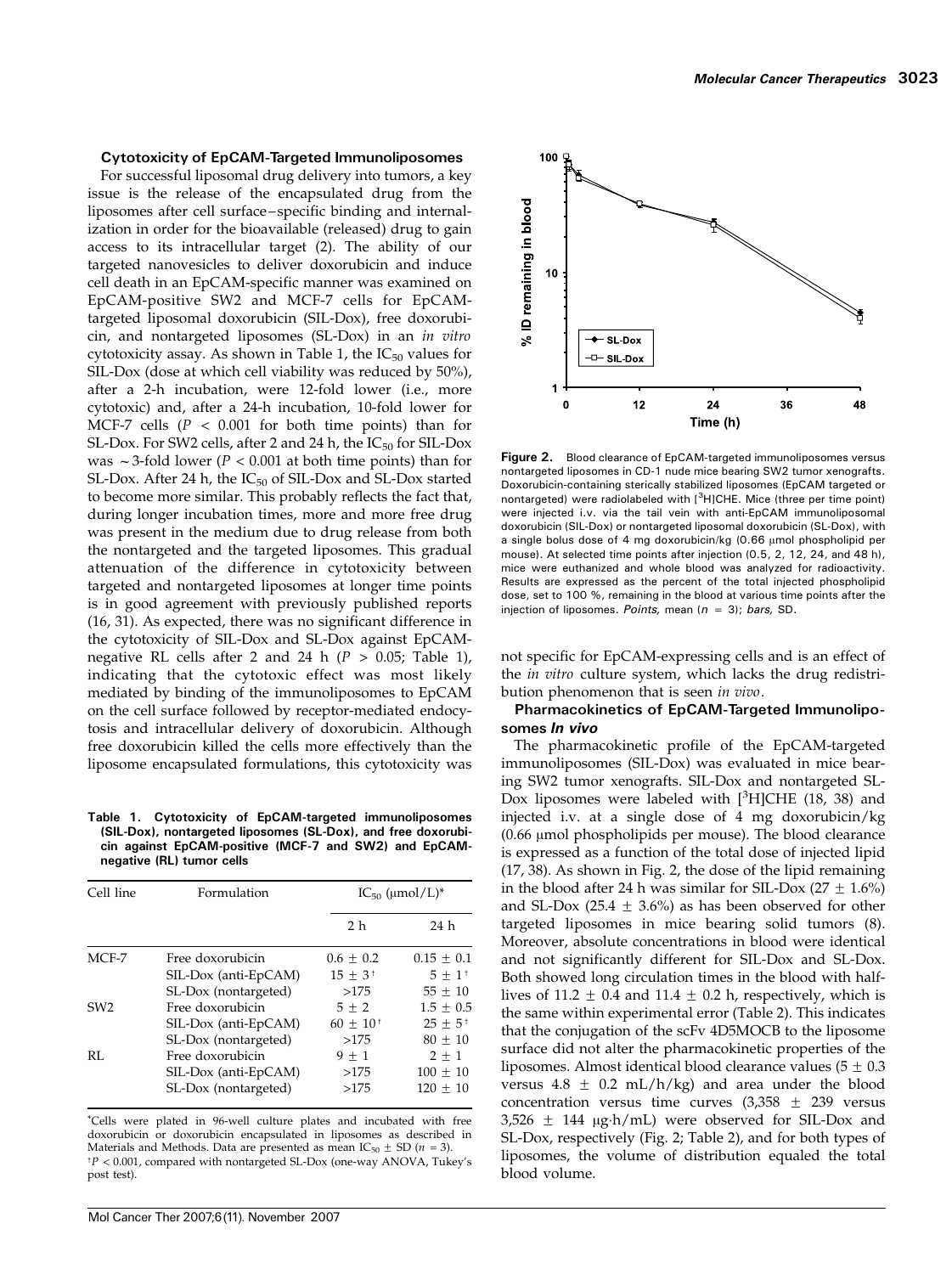| Half-life (h) | Clearance $(mL/h/kg)$ | $AUC_{t=0\rightarrow\alpha}$ (µg•h/mL) | $V_d$ (mL/kg) |
|---------------|-----------------------|----------------------------------------|---------------|
| $11.2 + 0.4$  | $4.8 + 0.2$           | $3,526 \pm 144$                        | $77.9 + 3.6$  |
| $11.4 + 0.2$  | $5 + 0.3$             | $3,358 \pm 239$                        | $79.8 + 2.0$  |
|               |                       |                                        |               |

Table 2. Pharmacokinetic and blood clearance of EpCAM-targeted immunoliposomes (SIL-Dox) and nontargeted liposomes (SL-Dox) in tumor-bearing mice

NOTE: Mice bearing SW2 tumor xenografts (85–100 mm<sup>3</sup>) were injected i.v. with a single dose of 4 mg doxorubicin/kg (0.66 µmol phospholipid per mouse) encapsulated in liposomes labeled with [3H]CHE. Pharmacokinetic variables were determined using WinNonLin software. Data represent the mean  $\pm$  SD  $(n = 3$  mice per time point).

Abbreviations: AUC, area under the blood concentration versus time curve;  $V_{\rm d}$ , volume of distribution.

# Tumor Localization and Biodistribution of EpCAM-Targeted Immunoliposomes

For successful ligand-targeted drug delivery, the immunoliposomes should preferentially localize to the tumor and spare normal tissues from unspecific toxicity. The biodistribution and tumor localization of the SIL-Dox immunoliposomes and the nontargeted SL-Dox liposomes was assessed in mice bearing SW2 tumor xenografts using the same protocol as above. Tumor localization of the EpCAM-targeted immunoliposomes SIL-Dox was approximately double that of the nontargeted liposomes  $(13.0 \pm 0.5 \text{ versus } 7.7 \pm 0.7 \text{ %ID/g}; P = 0.004)$ , respectively (Table 3). At 48 h after injection, the amount in the tumor remained roughly the same as after 24 h (15.0  $\pm$  1.0 for SIL-Dox versus 7.1  $\pm$  1.7 %ID/g for SIL-Dox, respectively; Table 3). This increased tumor accumulation for SIL-Dox versus SL-Dox shows the significant improvement that is obtained by introducing an antigen recognition function into the liposomes, achieved by conjugation of the 4D5MOCB scFv to the surface of SIL-Dox. Because the tumor is small, the increased distribution of targeted liposomes to tumor tissue did not materially affect the blood clearance of the liposomes. At 24 and 48 h after injection, the blood levels (%ID/g) of SIL-Dox and SL-Dox were similar to the previous experiment.

Table 3. Biodistribution of EpCAM-targeted immunoliposomes (SIL-Dox) and nontargeted liposomes (SL-Dox) loaded with doxorubicin in mice bearing SW2 tumor xenografts

| Tissue | SIL-Dox $(\%ID/g)$ |                           | SL-Dox $(\%ID/g)$ |                |
|--------|--------------------|---------------------------|-------------------|----------------|
|        | 24 h               | 48 h                      | 24 h              | 48 h           |
| Blood  | $11.8 \pm 1.7^*$   | $1.6 \pm 0.5$             | $12.2 \pm 0.9$    | $2.6 \pm 0.4$  |
| Liver  | $14.1 \pm 0.6$     | $14.5 \pm 1.1$            | $12.0 \pm 1.3$    | $14.7 \pm 1.9$ |
| Spleen | $19.3 + 2.2$       | $22.7 + 2.1$              | $18.3 + 1.6$      | $22.0 + 1.6$   |
| Heart  | $2.4 + 0.9$        | $2.6 + 0.4$               | $1.5 + 0.1$       | $1.7 \pm 0.4$  |
| Lung   | $2.5 \pm 0.8$      | $1.8 \pm 0.6$             | $1.4 \pm 0.2$     | $1.7 \pm 0.3$  |
| Kidney | $6.1 + 1.4$        | $10.3 + 1.2$              | $6.4 + 1.5$       | $9.1 + 1.1$    |
| Tumor  | $13.0 \pm 0.5^+$   | $15.0 + 1.0$ <sup>+</sup> | $7.7 + 0.7$       | $7.1 + 1.7$    |

\*Values were determined after i.v. injection of [<sup>3</sup> H]CHE-labeled liposomes. Data represent the mean %ID/g tissue  $\pm$  SD (n = 3 mice per time point).  $p \approx 0.005$ , compared with SL-Dox. Statistical significance of the difference between SIL-Dox and SL-Dox was evaluated with a two-tailed, unpaired Student's t test.

As shown in Table 3, there was only very little uptake in the other major organs, such as heart, lungs, and kidneys, for either liposome formulation. However, with increasing time, both SIL-Dox and SL-Dox accumulated in the liver and spleen (Table 3). This reflects the ultimate clearance of both targeted and nontargeted liposomes by the reticuloendothelial system, as the PEG-containing phospholipids may gradually be metabolized, and is in good agreement with the findings of others (39, 40).

# Antitumor Activity of EpCAM-Targeted Immunoliposomes

The therapeutic potential of the doxorubicin-loaded immunoliposomes (SIL-Dox) and the nontargeted (SL-Dox) liposomes was assessed in mice bearing SW2 tumor xenografts of  $85$  to  $100$  mm<sup>3</sup> in size. To this end, mice were injected i.v. with the liposomes either at a dose of 4 mg doxorubicin/kg ( $\sim$  0.66 µmol phospholipid per mouse) or 7.5 mg doxorubicin/kg  $(-1.25 \text{ }\mu\text{mol}$  phospholipid per mouse) for 3 weeks at weekly intervals (total dose of 12 mg or 22.5 mg doxorubicin/kg, approximately 2 or 3.75  $\mu$ mol phospholipid, respectively). Mice in other control groups received HEPES-buffered saline or free doxorubicin at its MTD of 7.5 mg/kg.

As shown in Fig. 3, there was a significantly greater tumor growth inhibition, compared with free doxorubicin, in mice treated with SL-Dox or SIL-Dox, at doses of either 4 mg or 7.5 mg/kg. As expected, the tumor growth inhibition effect was more pronounced at the MTD of 7.5 mg/kg free doxorubicin equivalent, although at this dose there was a failure to distinguish between the two treatments as both inhibited tumor growth almost completely. The antitumor activity of SIL-Dox was significantly higher than that of the SL-Dox liposomes when given at 4 mg/kg ( $P < 0.01$ ). At a dose of 7.5 mg doxorubicin/kg, mice in the SL-Dox group showed signs of toxicity, including weight loss, although this was not apparent in the SIL-Dox group. At a dose of 4 mg doxorubicin/kg, SL-Dox showed increased activity over the free drug  $(P < 0.05)$ , and free doxorubicin also inhibited tumor growth compared with the saline control. Even at the end of the observation period, >50 days after the start of treatment, the median tumor volume of the SIL-Dox group did not exceed the initial volume by >2-fold at 7.5 mg doxorubicin/kg and by >6-fold at 4 mg doxorubicin/kg group. In contrast, at >50 days, the nontargeted liposomes only inhibited tumor growth at the MTD.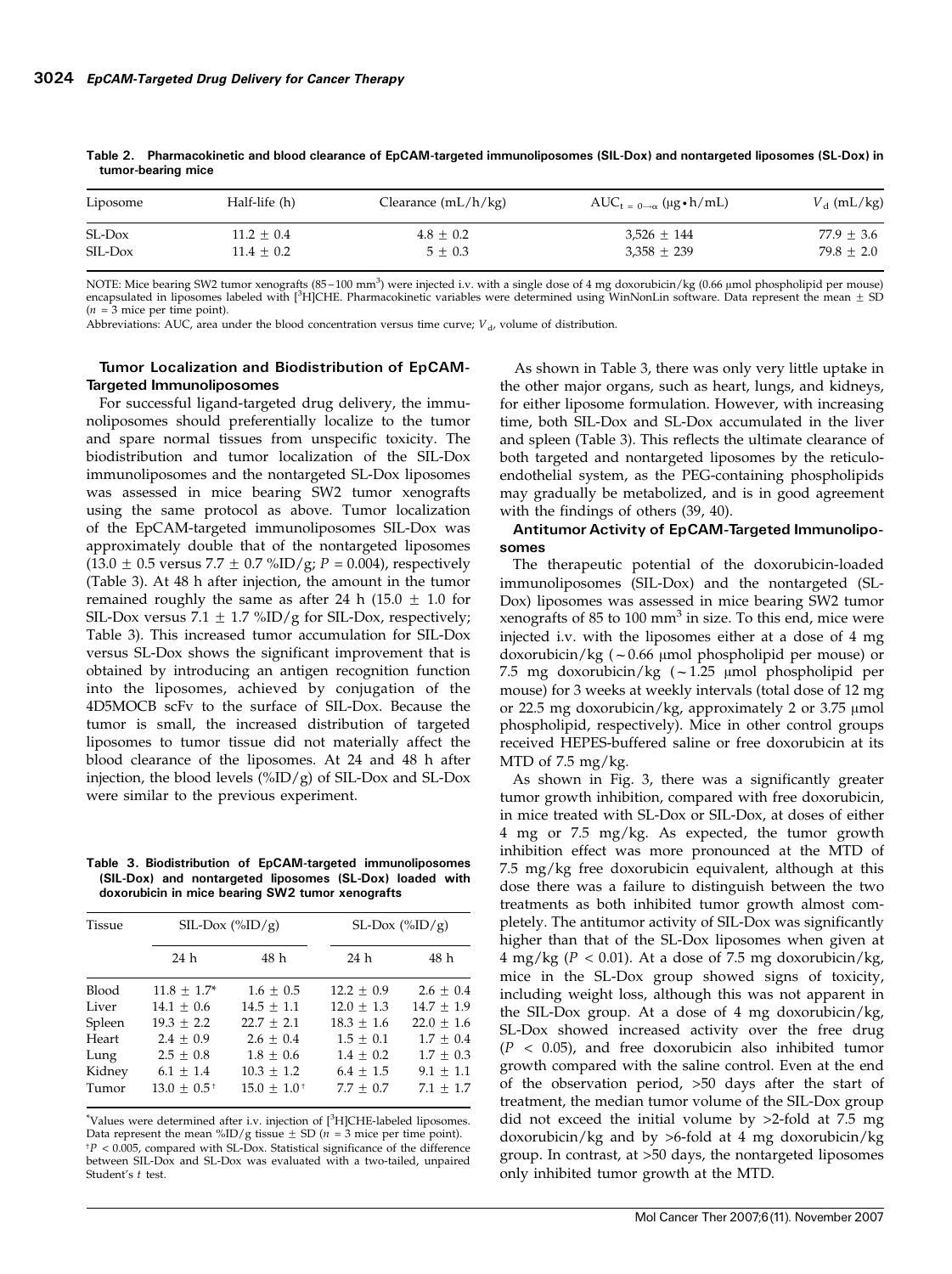Figure 3. Therapeutic efficacy of EpCAM-targeted immunoliposomal doxorubicin in a tumor xenograft model. CD-1 athymic mice (five to seven per group) bearing SW2 tumor xenografts (85 - 100 mm<sup>3</sup>) received i.v. injections of anti-EpCAM immunoliposomal doxorubicin (SIL-Dox) at a dose of either 4 or 7.5 mg/kg (MTD of the free doxorubicin equivalent). Other treatment groups included HEPES-buffered saline, nontargeted liposomal doxorubicin (SL-Dox) given at the same dose, and free doxorubicin given at its MTD of 7.5 mg/kg. All treatment groups received a total of three treatments at weekly intervals for 3 wk. Liposomal doxorubicin was injected to a total dose of 12 mg/kg and free doxorubicin was 22.5 mg/kg. Arrows in the tumor growth curve, treatment schedule. The median tumor size at the start of treatment was 90 mm<sup>3</sup>. Points, mean values of the treatment groups; bars, SE.



# **Discussion**

In this study, we generated EpCAM-specific immunoliposomes (SIL-Dox) encapsulating the anticancer agent doxorubicin. Targeted delivery of doxorubicin using liposomes conjugated with the internalizing EpCAM-specific scFv 4D5MOCB showed improved therapeutic efficacy compared with the nontargeted SL-Dox formulation, and this advantage was particularly pronounced when the injected dose was well below the MTD. This clearly shows the potential of EpCAM-targeted nanovesicles to enhance the antitumor effect of doxorubicin at low, well-tolerated dose levels and suggests further investigations to assess the clinical potential of this nanovesicular drug delivery system for cancer therapy.

Cytotoxic anticancer agents have been encapsulated in liposomes with the aim to improve their pharmacokinetic properties and therapeutic window by decreasing doselimiting side effects (4, 5). Nontargeted sterically stabilized liposomes, such as Doxil/Caelyx, which carry PEGphospholipid derivatives on their surface, offer the advantage of a long plasma half-life and the ability to release the encapsulated drug over an extended period of time (5, 41, 42). However, nontargeted liposomes only passively target diseased tissues mainly due to differences in their vascular architecture and permeability. Moreover, the encapsulated drug from liposomes into the tumor interstitial space from where drug uptake into nontarget cells may also occur as well as by drug redistribution out of the tumor. Nontargeted liposomes preferentially localize in the tumor stroma and in tissue macrophages, but not inside the tumor cells (8, 43). In contrast to this, targeted immunoliposomes are predominantly found internalized in tumor cells within a broad area of distribution in the tumor tissue (8). Tumor-targeted drug delivery, mediated by the binding of the liposomes to a tumor-associated antigen with a high rate of endocytosis such as EpCAM, represents a rational approach not only to get more of the encapsulated drug into target cells, but also to increase the specificity of drug uptake.

drug uptake by tumor cells occurs only following release of

Immunoliposomes have successfully been used in preclinical studies to deliver anticancer agents to different tumor types by binding to various antigens on the cell surface (8, 16-18, 36). The successful large-scale production of HER2-specific immunoliposomes (19) has finally paved the way also for the clinical use of tumor-targeted nanovesicles. In addition to the aforementioned targets, EpCAM also holds promise as a target for liposomal drug delivery because it is abundantly expressed in many solid tumors and shows limited expression in normal epithelial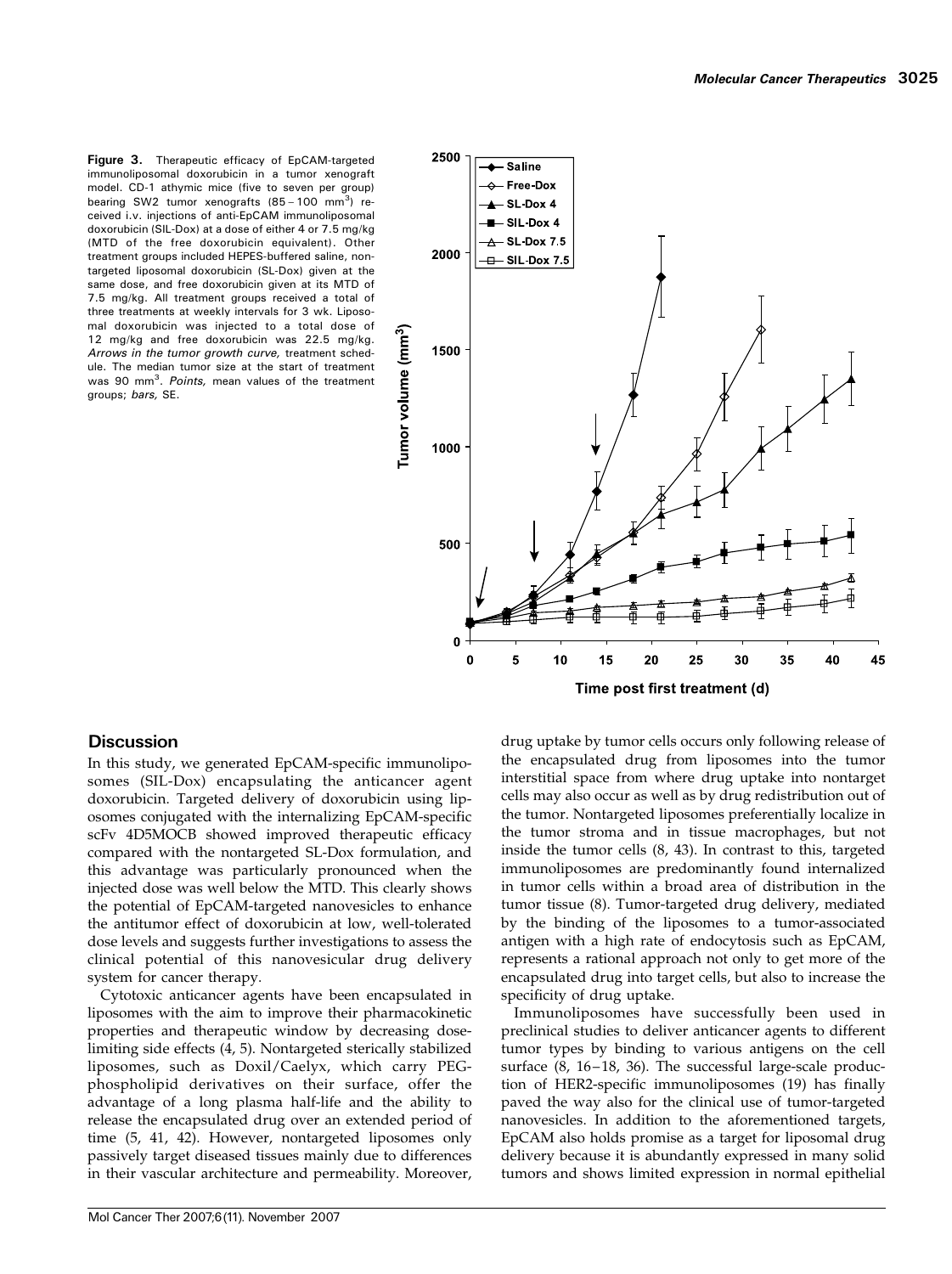tissues (20, 23, 44, 45). On antibody binding, it is rapidly internalized by endocytosis and thus well suited to deliver anticancer agents that act intracellularly. We previously reported the high antigen-binding affinity and the excellent in vivo tumor-targeting properties of the EpCAM-specific scFv 4D5MOCB (30). Owing to these favorable properties, the scFv 4D5MOCB has also been used for the generation of an immunotoxin (4D5MOCB-ETA; ref. 27), which under the names Proxinium<sup>TM</sup> and Vicinium<sup>TM</sup> is currently under investigation in phase II and III clinical trials (28, 46).

The finding that the addition of free scFv could block cell binding and that the level of uptake in EpCAM-positive cells was higher at  $37^{\circ}$ C than at  $4^{\circ}$ C indicates that internalization on binding occurred by active receptormediated endocytosis or by another unknown mechanism. As expected, on EpCAM-negative RL cells, no difference in cell binding and inhibition of proliferation was observed for EpCAM-targeted and nontargeted liposomes. These results are in line with previous reports showing that the uptake of targeted liposomes by receptor-mediated endocytosis is obligatory for the cytotoxicity of encapsulated drugs (31, 36, 47).

The EpCAM-targeted immunoliposomes generated with scFv antibodies showed long circulation times comparable to nontargeted liposomes, likely due to the lack of an Fc portion of the antibody, which would accelerate catabolism (16, 17, 48). Long-circulating liposomes seem to be needed for improved tumor localization (17, 18, 48) and increased antitumor activity (9, 17, 18, 49, 50). The EpCAM-targeted immunoliposomes described here, with their long circulation half-lives, achieved double the uptake of nontargeted liposomes into tumors 24 h after injection, although both types of liposomes showed similar biodistribution patterns for the other major organs. Other investigators have reported that the tumor localization was similar for either targeted or nontargeted liposomes (18, 40). Given that both types of liposomes reach solid tumors by the passive targeting mechanism, the reason for the increased tumor localization of the EpCAM-targeted liposomes versus the nontargeted liposomes may be due to both the high affinity of the scFv fragment, for the antigen, its rapid internalization, and its stability, as a high percentage of scFv remains intact after coupling and during 48 h in the body (30).

It is notable that the antitumor effect of EpCAM-targeted SIL-Dox immunoliposomes was superior to that of nontargeted liposomes when given at a lower dose, although at the MTD the effect of the two liposomal preparations was similar. The phenomenon that at high doses nontargeted SL-Dox was as effective as tumor-targeted SIL-Dox in inhibiting tumor growth is well known and has been reported previously also in other in vivo tumor models (51, 52). One explanation may be that at the MTD the accumulation of SIL-Dox at the tumor site becomes limited by receptor saturation. On the other hand, the nontargeted SL-Dox continues to passively localize in the tumor and finally reach a similar level of drug concentration. Because

tumor growth is very low for both preparations at the MTD, the high dose is not capable of distinguishing the efficacy of one treatment versus the other. In this situation, a commonly accepted means of distinguishing between the two treatments is to lower the dose of each.

In conclusion, we describe the development of EpCAMtargeted liposomal nanovesicles and show their ability to efficiently deliver a cytotoxic payload to tumor cells in an antigen-dependent manner in vitro and in vivo. In view of the currently still unmet medical need for strategies that focus toxicity to tumor cells and away from normal tissues, EpCAM-specific nanovesicular drug delivery systems hold promise to successfully expand our arsenal of highly selective and effective tumor-targeted cancer therapeutics.

#### Acknowledgments

We thank Elaine Moase and Kim Laginha (Department of Pharmacology, University of Alberta, Edmonton, Alberta, Canada) for the assistance with pharmacokinetic analysis and helpful advice in the preparation of liposomes and Pasquale Stano (Materials Science Department, ETH, Zürich, Switzerland) for assistance with the dynamic light scattering measurements.

#### References

1. Jemal A, Siegel R, Ward E, et al. Cancer statistics 2006. CA Cancer J Clin 2006;56:106 – 30.

2. Allen TM. Ligand-targeted therapeutics in anticancer therapy. Nat Rev Cancer 2002;2:750 – 63.

3. Adams GP, Weiner LM. Monoclonal antibody therapy of cancer. Nat Biotechnol 2005;23:1147 – 57.

4. Allen TM, Cullis PR. Drug delivery systems: entering the mainstream. Science 2004;303:1818 – 22.

5. Torchilin VP. Recent advances with liposomes as pharmaceutical carriers. Nat Rev Drug Discov 2005;4:145 – 60.

6. Allen TM, Hansen C, Martin F, Redemann C, Yau-Young A. Liposomes containing synthetic lipid derivatives of poly(ethylene glycol) show prolonged circulation half-lives in vivo. Biochim Biophys Acta 1991; 1066:29 – 36.

7. Sapra P, Allen TM. Improved outcome when B-cell lymphoma is treated with combinations of immunoliposomal anticancer drugs targeted to both the CD19 and CD20 epitopes. Clin Cancer Res 2004;10:2530 – 7.

8. Park JW, Hong K, Kirpotin DB, et al. Anti-HER2 immunoliposomes: enhanced efficacy attributable to targeted delivery. Clin Cancer Res 2002; 8:1172 – 81.

9. Sugano M, Egilmez NK, Yokota SJ, et al. Antibody targeting of doxorubicin-loaded liposomes suppresses the growth and metastatic spread of established human lung tumor xenografts in severe combined immunodeficient mice. Cancer Res 2000;60:6942 – 9.

10. Matsumura Y, Maeda H. A new concept for macromolecular therapeutics in cancer chemotherapy: mechanism of tumoritropic accumulation of proteins and the antitumor agent smancs. Cancer Res 1986; 46:6387 – 92.

11. Zalipsky S. Synthesis of an end-group functionalized polyethylene glycol-lipid conjugate for preparation of polymer-grafted liposomes. Bioconjug Chem 1993;4:296 – 9.

12. Allen TM, Brandeis E, Hansen CB, Kao GY, Zalipsky S. A new strategy for attachment of antibodies to sterically stabilized liposomes resulting in efficient targeting to cancer cells. Biochim Biophys Acta 1995; 1237:99 – 108.

13. Iden DL, Allen TM. In vitro and in vivo comparison of immunoliposomes made by conventional coupling techniques with those made by a new post-insertion approach. Biochim Biophys Acta 2001;1513:207 – 16. 14. Park JW, Benz CC, Martin FJ. Future directions of liposome- and immunoliposome-based cancer therapeutics. Semin Oncol 2004;31: 196 – 205.

15. Zangemeister-Wittke U. Antibodies for targeted cancer therapy technical aspects and clinical perspectives. Pathobiology 2005;72:279 – 86.